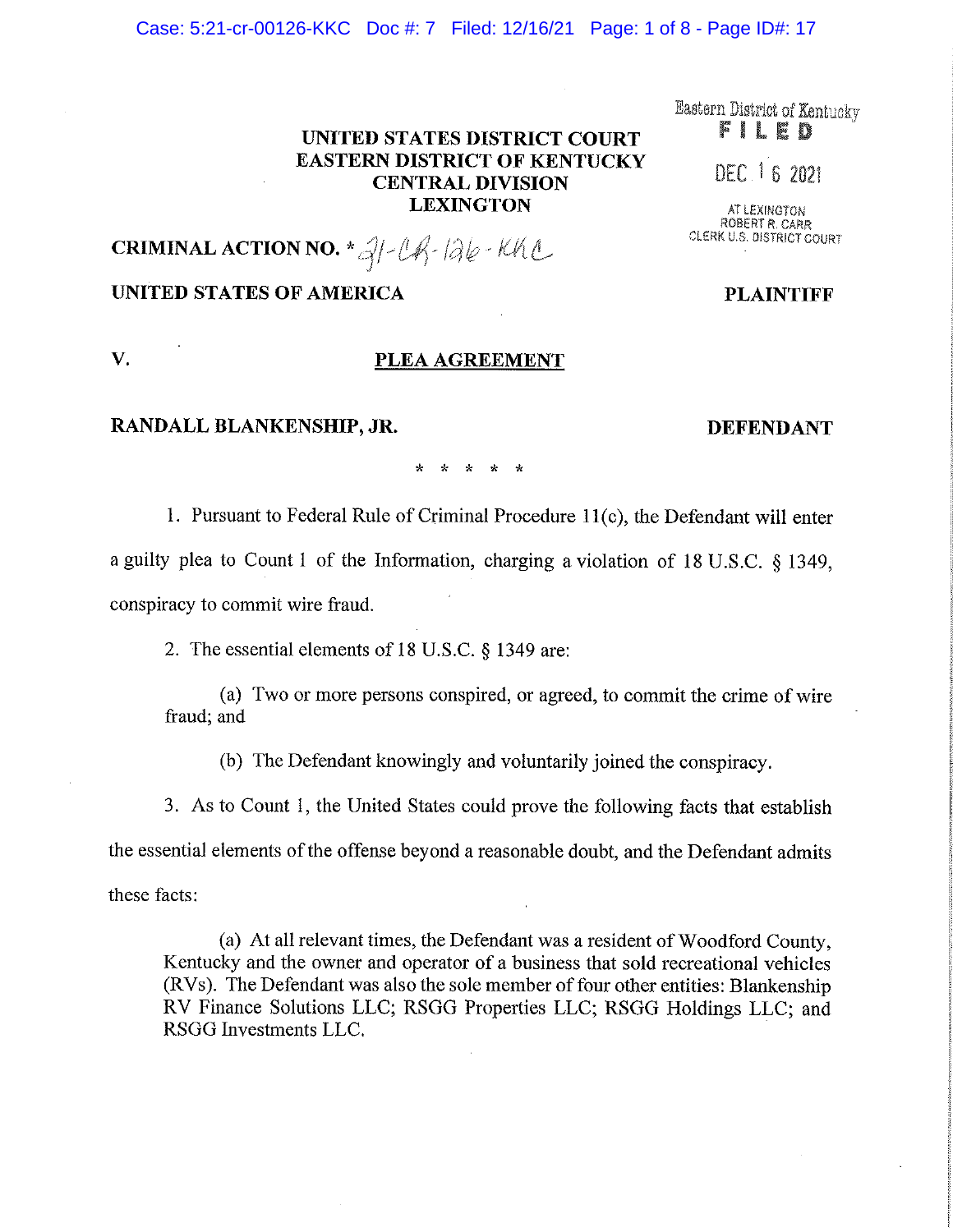(b) The CARES Act was a law enacted in March 2020 in response to the coronavirus pandemic that, among other things, provided funding for loans administered by the Small Business Administration (SBA) to business entities. One such loan was a Payroll Protection Program (PPP) loan, which was designed to provide a direct incentive for small businesses to keep their workers on the payroll. Under this program, the SBA would forgive all or part of loans if all employees were kept on the payroll for eight weeks and borrowers submitted documentation confirming that the loan proceeds were used for payroll, rent, mortgage interest, or utilities. Interested applicants applied through an existing SBA lender or any other participating federally insured financial institution.

(c) The amount of PPP funding an applicant could receive was dependent on the business's payroll. The SBA required applicants to provide a IRS Form 941, or other tax forms containing similar information, to substantiate the borrower's claimed payroll expenses. The SBA had a finite pool of money for PPP loans, and consequently determined that no eligible borrower could receive more than one First Draw PPP loan.

(d) The Defendant devised a scheme to obtain fraudulent PPP loans in the names of Blankenship RV Finance Solutions LLC, RSGG Properties LLC, RSGG Holdings LLC, and RSGG Investments LLC.

(e) In furtherance of the scheme, the Defendant agreed with a certified public accountant, T.G., to create falsified IRS Form 941s for Blankenship RV Finance Solutions LLC, RSGG Properties LLC, RSGG Holdings LLC, and RSGG Investments LLC. These false IRS Form 941s misrepresented the payroll of these entities for the first quarter of 2020; for example, RSGG Properties had claimed quarterly wages of \$750,006.22, and RSGG Investments had claimed quarterly wages of \$539,941.73. Both the Defendant and T.G. knew at the time the forms were prepared that none of the entities had incurred any payroll expense in the first quarter of 2020, and that the purpose of the false forms was to obtain fraudulent **PPP**  loans. The Defendant paid T.G. extra amounts beyond her usual rates for the false **IRS** Form 941s she created.

(f) Between April 16, 2020 and April 24, 2020, the Defendant submitted four fraudulent PPP loan applications to financial institutions in the Eastern District of Kentucky, specifically, Kentucky Bank and Independence Bank, seeking loans in the names of Blankenship RV Finance Solutions LLC, RSGG Properties LLC, RSGG Holdings LLC, and RSGG Investments LLC. The financial institutions, in turn, processed the applications and transmitted them by interstate wire to the SBA. Each application was accompanied by a falsified IRS Form 941 prepared by T.G.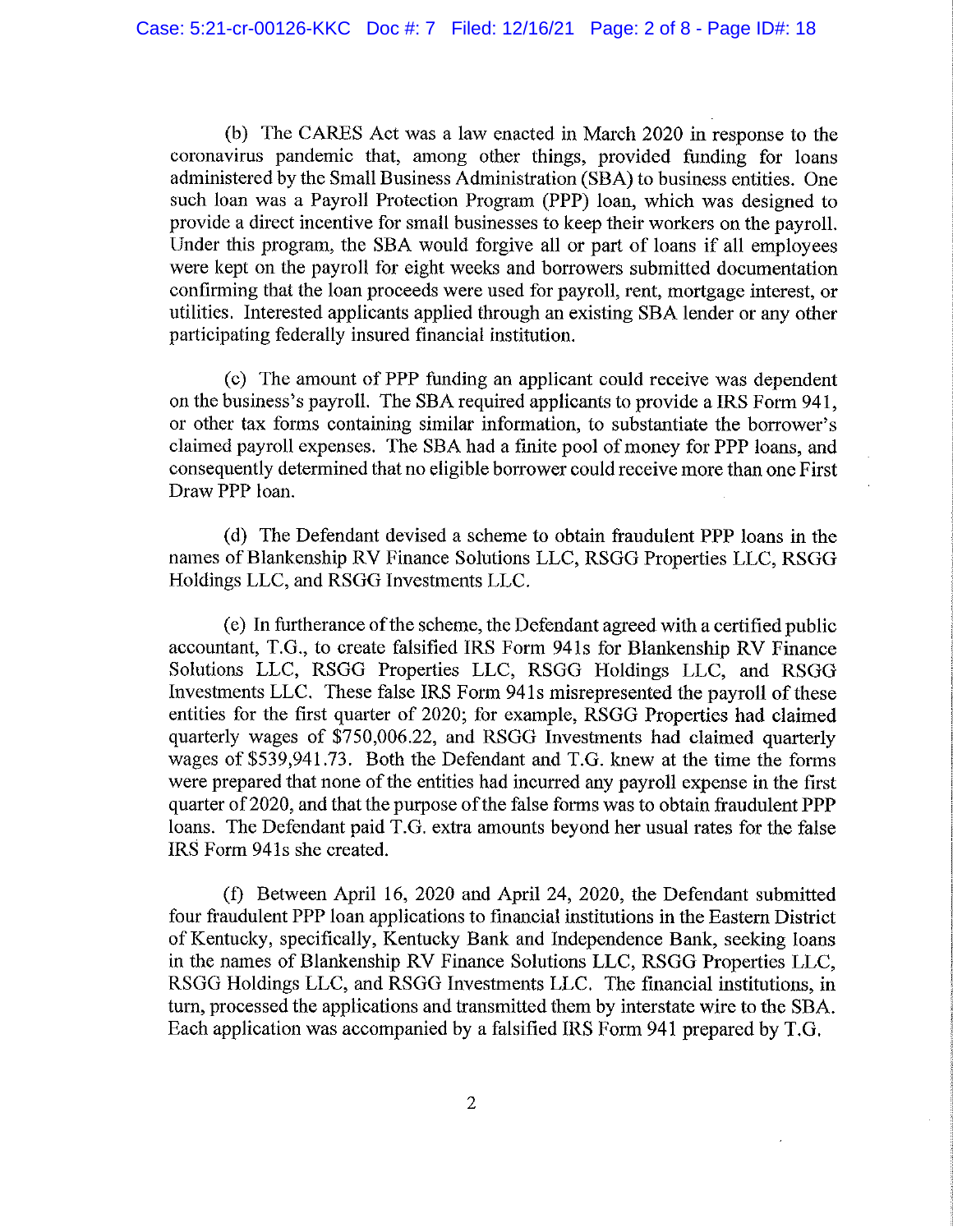(g) As a result of these fraudulent PPP loan applications, the Defendant's entities received the following amounts: Blankenship RV Finance Solutions LLC - \$187,500, Kentucky Bank loan #88652172-00; RSGG Properties LLC - \$625,000, Kentucky Bank loan #91353073-04; RSGG Holdings LLC - \$275,482, Independence Bank loan #15985778-05; and RSGG Investments LLC - \$235,847, Independence Bank loan #14148078-09. The Defendant used those funds for (1) his RV business, which received its own PPP loan and was ineligible to receive additional PPP funding at that time, and (2) personal use, including the purchase of real property and the payment of casino debt.

(h) The Defendant agrees that restitution of \$1,323,829 is due to victims of the offense.

4. The statutory punishment for Count 1 is imprisonment for not more than 20 years, a fine of not more than \$250,000 or twice the gross gain or loss, whichever is greater, and a term of supervised release of not more than 3 years. A mandatory special assessment of\$100 applies, and the Defendant will pay this assessment to the U.S. District Court Clerk at the time of the entry of the plea.

5. Pursuant to Rule  $11(c)(1)(B)$ , the United States and the Defendant recommend the following sentencing guidelines calculations, and they may object to or argue in favor of other calculations. This recommendation does not bind the Court.

(a) United States Sentencing Guidelines (U.S.S.G.), November 1, 2018, manual, will determine the Defendant's guidelines range.

(b) Pursuant to U.S.S.G.  $\S$  1B1.3, the Defendant's relevant conduct includes the scheme to obtain the four fraudulent PPP loans identified above in paragraph 3.

(c) Pursuant to U.S.S.G.  $\S 2B1.1(a)(1)$ , the base offense level is 7.

(d) Pursuant to U.S.S.G.  $\S 2B1.1(b)(1)(H)$ , increase the offense level by 14 levels for loss of more than \$550,000 but less than \$1,500,000.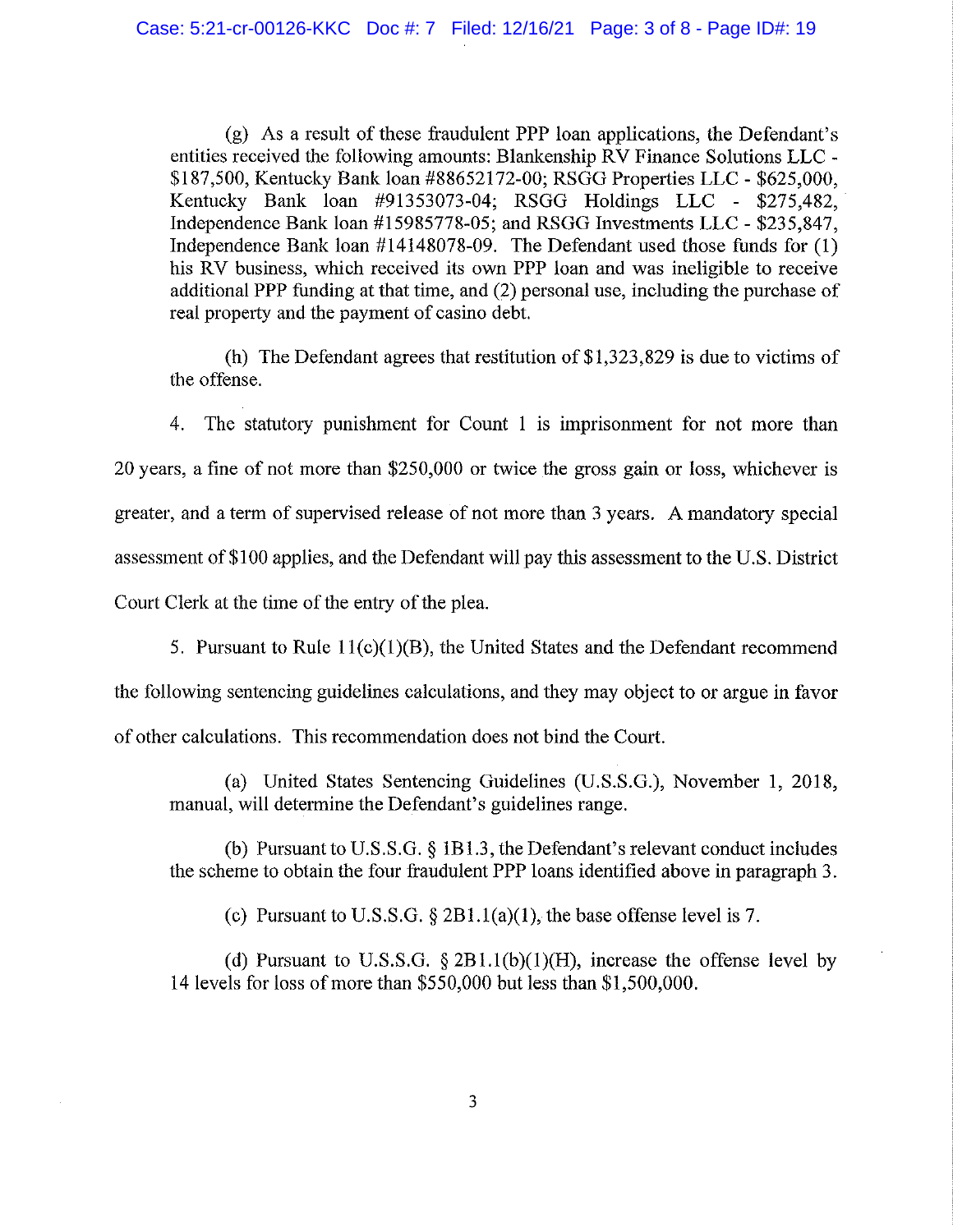(e) Pursuant to U.S.S.G.  $\S 2B1.1(b)(17)(A)$ , increase the offense level by 2 levels because the Defendant derived more than \$1,000,000 in gross receipts from one or more financial institutions as a result of the offense.

(f) Pursuant to U.S.S.G. § 3El .1 and unless the Defendant commits another crime, obstructs justice, or violates a court order, decrease the offense level by 2 levels for the Defendant's acceptance of responsibility. If the offense level determined prior to this 2-level decrease is level 16 or greater, the United States will move at sentencing to decrease the offense level by 1 additional level based on the Defendant's timely notice of intent to plead guilty.

(g) Pursuant to U.S.S.G. § 5El.1, restitution is \$1,323,829, and the apportioned amounts of that figure owing to Kentucky Bank, Independence Bank, and/or the SBA shall be determined at sentencing.

6. No agreement exists about the Defendant's criminal history category pursuant to

U.S.S.G. Chapter 4.

7. The Defendant will not file a motion for a decrease in the offense level based on a mitigating role pursuant to U.S.S.G. § 3Bl.2 or a departure motion pursuant to U.S.S.G.

Chapter 5, Parts  $H$  or K.

8. The Defendant waives the right to appeal the guilty plea and conviction. The Defendant waives the right to appeal any determination made by the Court at sentencing with the sole exception that the Defendant may appeal any aspect of the sentence if the length of the term of imprisonment exceeds the advisory sentencing guidelines range as determined by the Court at sentencing. Except for claims of ineffective assistance of counsel, the Defendant also waives the right to attack collaterally the guilty plea, conviction, and sentence.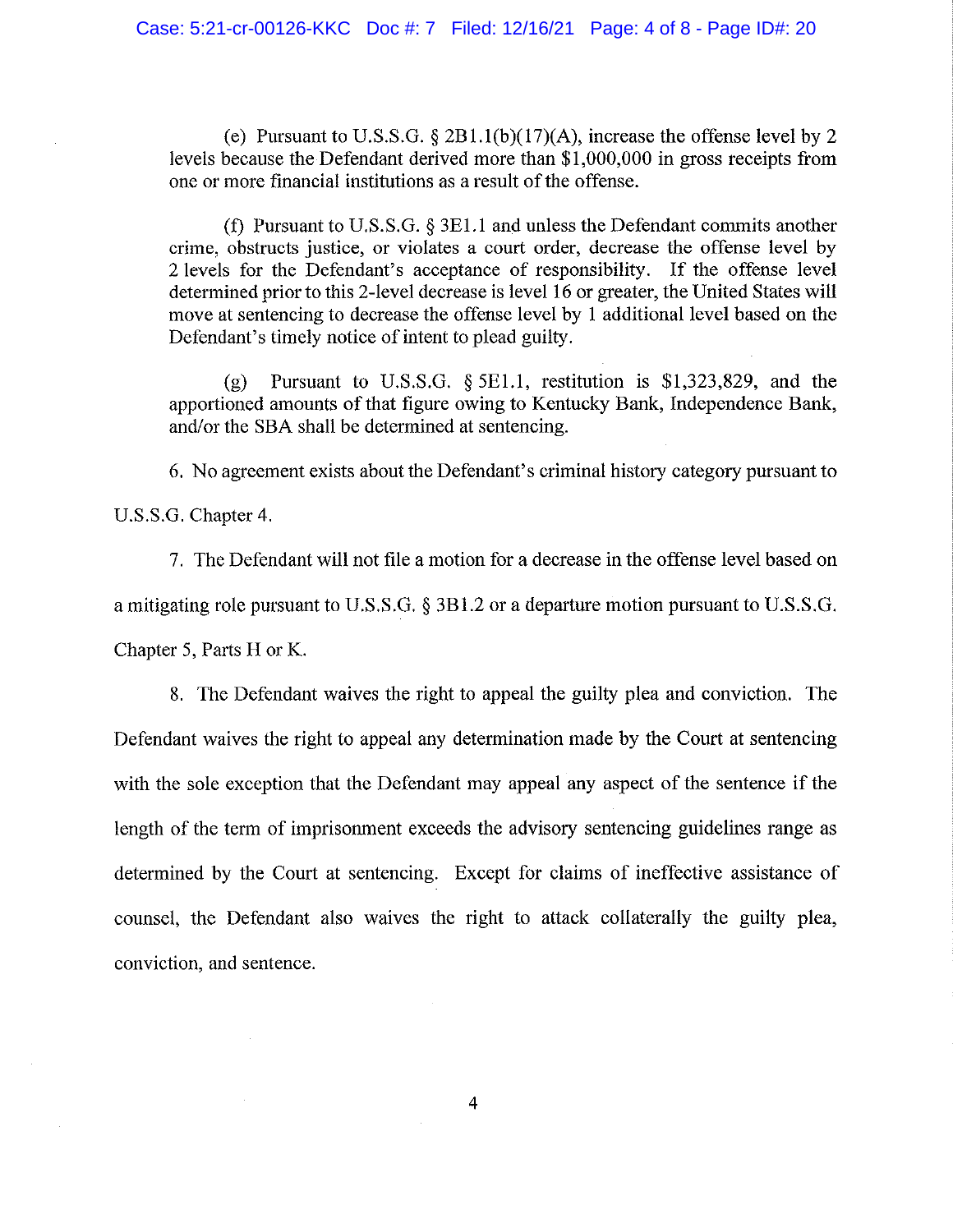9. The United States will recommend releasing the Defendant on a personal recognizance bond with conditions, provided the Defendant does not violate the terms of<br>the order setting conditions of release. the order setting conditions of release.<br>With The *exception* of *'nnpaid* liens relating to RV tradenins,

10. Pursuant to Rule 11 (c)(1)(A), the United States Attorney's Office for the

Eastern District of Kentucky will not bring additional charges against the Defendant based upon evidence in its possession at the time of the execution of this Agreement and arising out of the Defendant's conduct within the Eastern District of Kentucky, unless the Defendant breaches this Agreement. If the Defendant violates any part of this Agreement, the United States may void this Agreement and seek an indictment for any violations of federal laws, and the Defendant waives any right to challenge the initiation of additional federal charges.

11. The Defendant agrees to the imposition of a forfeiture money judgment in the amount of \$1,323,829, which represents proceeds obtained by the Defendant as a result of the offense, and will execute any documents necessary for this forfeiture.

12. The Defendant agrees to cooperate fully with the United States Attorney's Office by making a full and complete financial disclosure. Within 30 days of pleading guilty, the Defendant agrees to complete and sign a financial disclosure statement or affidavit disclosing all assets in which the Defendant has any interest or over which the Defendant exercises control, directly or indirectly, including those held by a spouse, nominee, or other third party, and disclosing any transfer of assets that has taken place within three years preceding the entry of this plea agreement. The Defendant will submit

5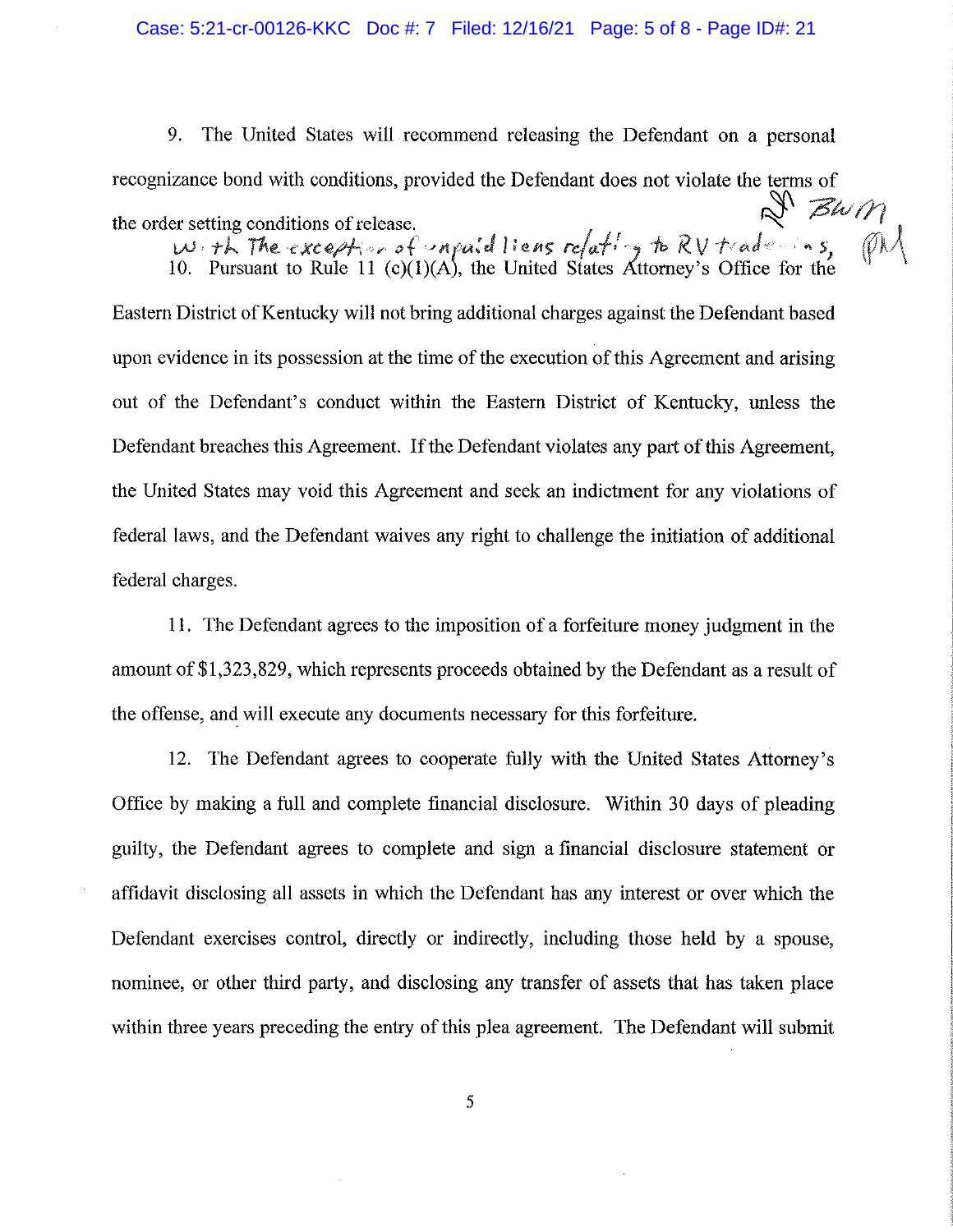#### Case: 5:21-cr-00126-KKC Doc #: 7 Filed: 12/16/21 Page: 6 of 8 - Page ID#: 22

to an examination, which may be taken under oath and may include a polygraph examination. The Defendant will not encumber, transfer, or dispose of any monies, property, or assets under the Defendant's custody or control without written approval from the United States Attorney's Office. If the Defendant is ever incarcerated in connection with this case, the Defendant will participate in the Bureau of Prisons Inmate Financial Responsibility Program, regardless of whether the Court specifically directs participation or imposes a schedule of payments. If the Defendant fails to comply with any of the provisions of this paragraph, the United States, in its discretion, may refrain from moving the Court pursuant to U.S.S.G. § 3El.l(b) to reduce the offense level by one additional level, and may argue that the Defendant should not receive a two-level reduction for acceptance of responsibility under U.S.S.G. § 3El.l(a).

13. The Defendant understands and agrees that, pursuant to 18 U.S.C. § 3613, whatever monetary penalties are imposed by the Court will be due and payable immediately and subject to immediate enforcement by the United States. If the Court imposes a schedule of payments, the Defendant agrees that it is merely a minimum schedule of payments and not the only method, nor a limitation on the methods, available to the United States to enforce the judgment. The Defendant waives any requirement for demand of payment on any fine, restitution, or assessment imposed by the Court and agrees that any unpaid obligations will be submitted to the United States Treasury for offset. The Defendant authorizes the United States to obtain the Defendant's credit reports at any time. The Defendant authorizes the U.S. District Court to release funds posted as security for the

6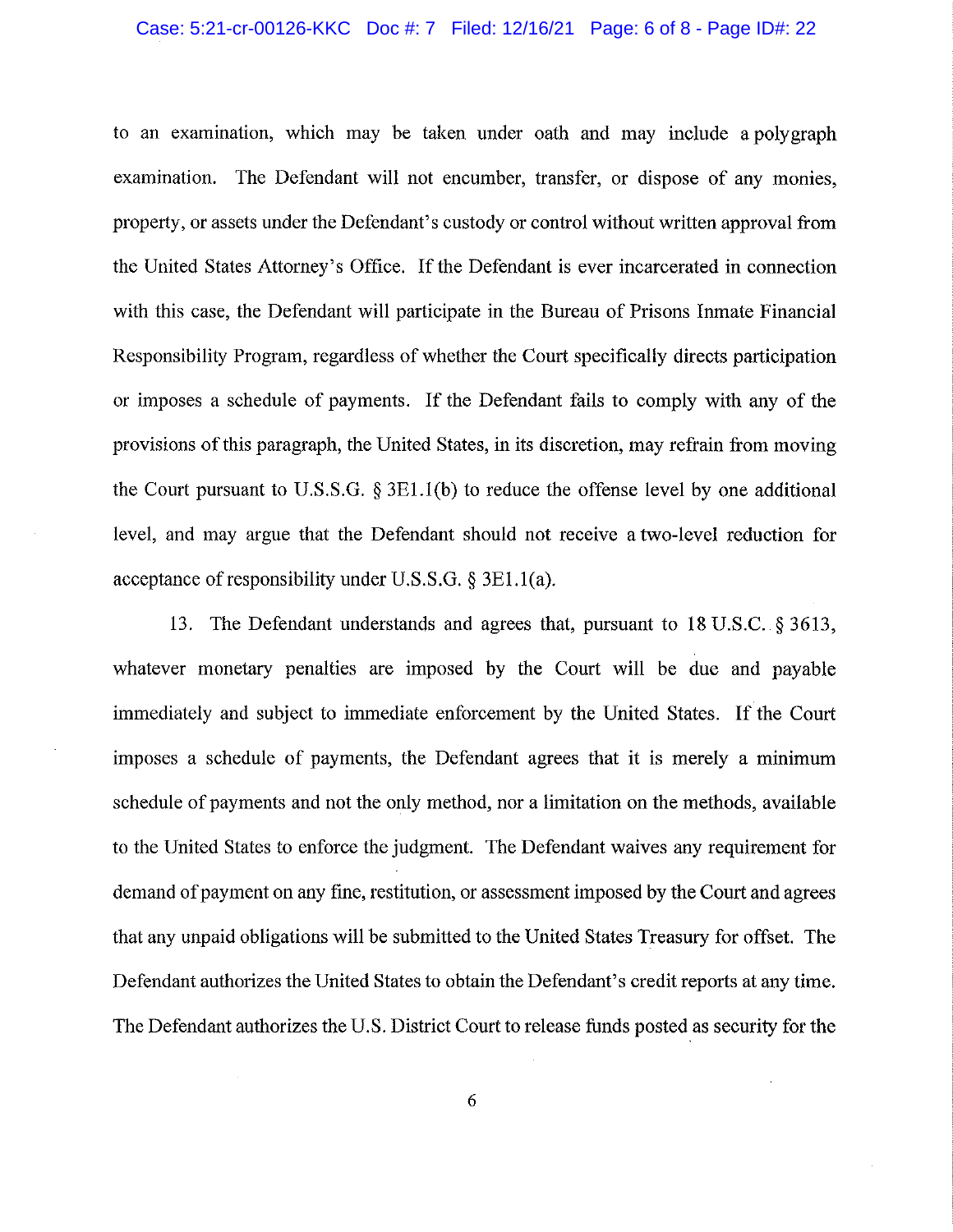Defendant's appearance bond in this case, if any, to be applied to satisfy the Defendant's financial obligations contained in the judgment of the Court.

14. If the Defendant violates any part of this Agreement, the United States may void this Agreement and seek an indictment for any violations of federal laws, and the Defendant waives any right to challenge the initiation of additional federal charges.

15. This document and the supplement contain the complete and only Plea Agreement between the United States Attorney for the Eastern District of Kentucky and the Defendant. The United States has not made any other promises to the Defendant.

16. This Agreement does not bind the United States Attorney's Offices in other districts, or any other federal, state, or local prosecuting authorities.

17. The Defendant and the Defendant's attorney acknowledge that the Defendant understands this Agreement, that the Defendant's attorney has fully explained this Agreement to the Defendant, and that the Defendant's entry into this Agreement is voluntary.

By:

Date:  $\frac{12}{\log 21}$ 

ACTING UNITED STATES ATTORNEY

CARL TON S. SHIER IV

Paul McCaffrey  $\sqrt{2}$ 

Assistant United States

Date: <u>/2 -/6 - 2/</u>

aul McCaffrey<br>
ssistant United States Attorney

Randall Blankenship, Jr. Defendant